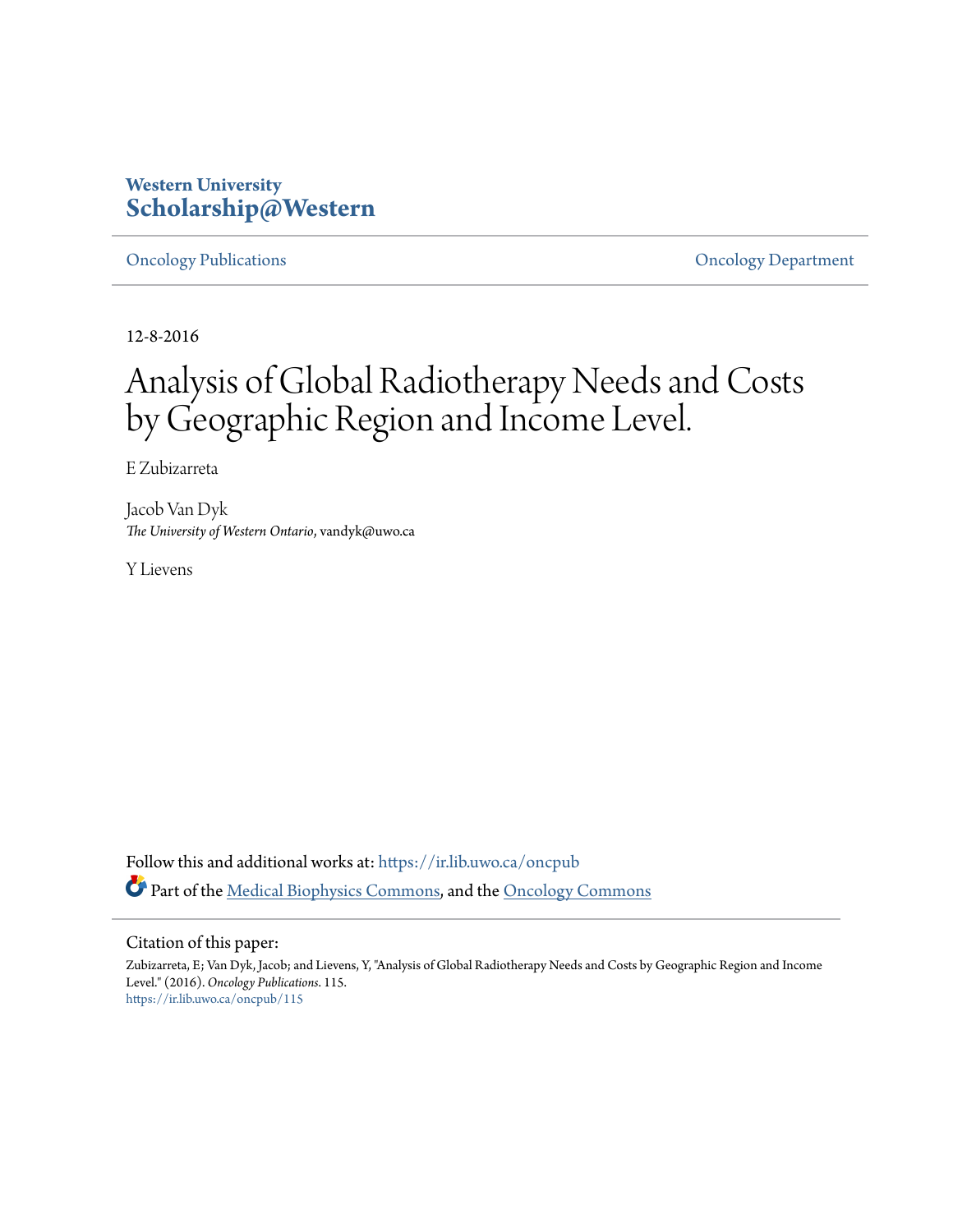#### Clinical Oncology xxx (2016)  $1-9$  $1-9$



Contents lists available at ScienceDirect

# Clinical Oncology

journal homepage: [www.clinicaloncologyonline.net](http://www.clinicaloncologyonline.net)

# Overview

# Analysis of Global Radiotherapy Needs and Costs by Geographic Region and Income Level

E. Zubizarreta  $*$ , J. Van Dyk  $\dagger$ , Y. Lievens  $\dagger$ 

\* International Atomic Energy Agency, Vienna, Austria

<sup>†</sup> Western University, London, Ontario, Canada

 $\frac{1}{2}$  Radiation Oncology Department, Ghent University Hospital and Ghent University, Ghent, Belgium

Received 8 October 2016; received in revised form 14 November 2016; accepted 17 November 2016

#### Abstract

Recent years have seen various reviews on the lack of access to radiotherapy often based on geographic regions of the world such as Africa, Asia Pacific, Europe, Latin America and North America. Countries are often defined by their national income per capita levels based on World Bank definitions of high income, upper middle income, lower middle income and low income. Within the world regions, there are significant variations in gross national income (GNI) per capita among the different countries, and even within similar income levels, large variations exist. This report presents the actual status of radiotherapy and analyses the current needs and costs to provide full access in the different regions of the world. Actual coverage of the needs ranges from 34% in Africa to over 92% in Europe to about double the needs in North America. In line with this, proportional additional investments and operational costs are as high as more than 200% in Africa to almost none in North America. Two world regions face substantial challenges: Africa, based on the important demands to build new capacity and subsequently to maintain operational capability; and Asia Pacific, due to its high population density, translating into large absolute needs in radiotherapy treatments and resources, and hence in associated costs. With the data highlighting a large variability of GNI/capita even within similar income levels in the various world regions, it is expected that additional investment in resources and costs may be more dependent on income level of the country than on the GNI group or the geographic region of the world.

 2016 The Royal College of Radiologists. Published by Elsevier Ltd. This is an open access article under the CC BY-NC-ND license ([http://creativecommons.org/](http://creativecommons.org/licenses/by-nc-nd/4.0/) [licenses/by-nc-nd/4.0/](http://creativecommons.org/licenses/by-nc-nd/4.0/)).

Key words: Access; low- and middle-income countries; radiotherapy availability; radiotherapy costs; radiotherapy needs; world regions

# Statement of Search Strategies Used and Sources of Information

The list and income classification of countries was taken from the World Bank, Country and Lending Groups, 2017 fiscal year [\(http://data.worldbank.org/about/country-and](http://data.worldbank.org/about/country-and-lending-groups)[lending-groups\)](http://data.worldbank.org/about/country-and-lending-groups). Data on population, number of cancer cases per country and per region, and number of cancer cases for each cancer site were obtained from GLOBOCAN 2012 (<http://globocan.iarc.fr>; [http://globocan.iarc.fr/Pages/](http://globocan.iarc.fr/Pages/fact_sheets_population.aspx) [fact\\_sheets\\_population.aspx](http://globocan.iarc.fr/Pages/fact_sheets_population.aspx)). Data on availability of radiotherapy equipment were obtained from the IAEA Directory

Author for correspondence: E. Zubizarreta, Applied Radiation Biology and Radiotherapy Section, International Atomic Energy Agency, Vienna International Centre, PO Box 100, 1400 Vienna, Austria.

E-mail address: [zubi.iaea@gmail.com](mailto:zubi.iaea@gmail.com) (E. Zubizarreta).

of Radiotherapy Centres (DIRAC), publicly available online at [http://dirac.iaea.org.](http://dirac.iaea.org) We used an internally produced Excel sheet with data from December 2015.

slinical<br>ONCOLOGY

# Introduction

In recent years, a large body of evidence has emerged on the availability and needs of radiotherapy. In contrast to common expectations, considerable gaps in access to radiotherapy have not only been observed in low- and middle-income countries (LMICs)  $[1-6]$  $[1-6]$  $[1-6]$ , but also in most European countries. Although the latter region is typically considered a high-income region where resources and access consequently should be optimal, important variations have been observed in available human and capital resources, translating into variable gaps in radiotherapy provision  $[7-12]$  $[7-12]$  $[7-12]$ . The most comprehensive, worldwide,

<http://dx.doi.org/10.1016/j.clon.2016.11.011>

0936-6555/ 2016 The Royal College of Radiologists. Published by Elsevier Ltd. This is an open access article under the CC BY-NC-ND license [\(http://](http://creativecommons.org/licenses/by-nc-nd/4.0/) [creativecommons.org/licenses/by-nc-nd/4.0/\)](http://creativecommons.org/licenses/by-nc-nd/4.0/).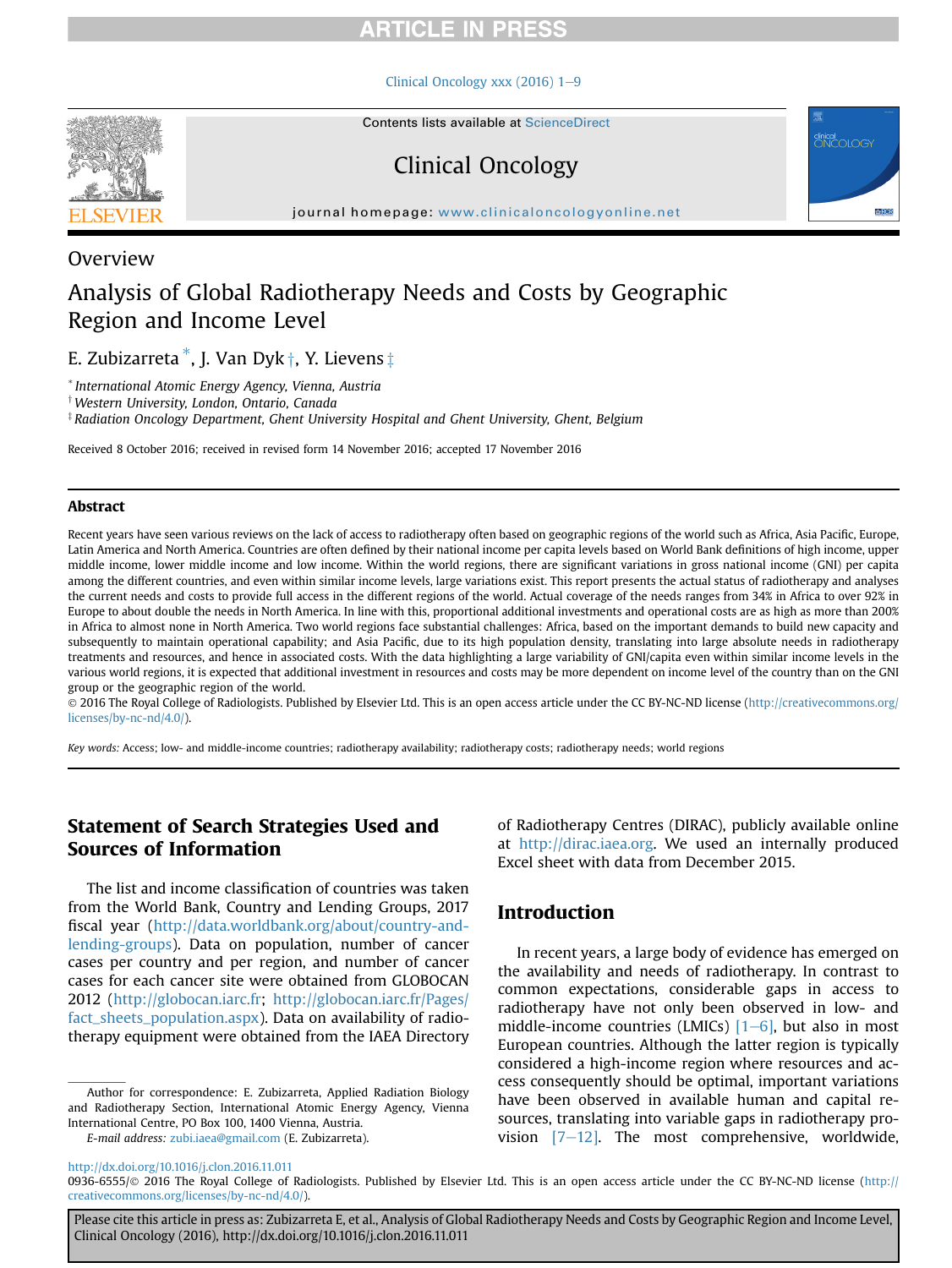2 E. Zubizarreta et al. / Clinical Oncology xxx (2016) 1-9

analysis on the topic has been published by the Union for International Cancer Control's Global Task Force on Radiotherapy for Cancer Control (GTFRCC) [\[2\]](#page-8-0).

These reports have used different sources for input data collection and computed the gap in access to radiotherapy using different methodological approaches. The Health Economics in Radiation Oncology (HERO) project from the European Society for Radiotherapy and Oncology used data from their own survey, obtained and validated in close collaboration with the national societies for radiotherapy in Europe  $[7-9]$  $[7-9]$  $[7-9]$  and reported the gap between the evidencebased optimal and the actually delivered radiotherapy treatments across Europe [\[11\].](#page-8-0) It was concluded that access to radiotherapy remains limited in many European countries, even some of the more affluent. Most other studies relied on data input from the Directory of Radiotherapy Centres (DIRAC), the International Atomic Energy Agency's (IAEA) voluntary global registry on radiotherapy resources [\[2,10,12,13\]](#page-8-0). In most instances, the actual needs were estimated as the additional number of capital (mostly linear accelerators; linacs) and/or human resources required to allow full coverage of radiotherapy in a subset of countries or certain regions, based on generally accepted definitions on resource throughput and using various assumptions on other parameters such as operating hours [\[10,12,14,15\].](#page-8-0) The GTFRCC report used a more refined time-driven activitybased costing (TD-ABC) approach that did not only allow computing investment and operational costs, but also provided insight into resource utilisation and shortfalls in coverage [\[2\]](#page-8-0). Although the number of additional machines needed varies between these reports, the overall conclusion is that around 50% of cases requiring radiotherapy in LMICs do not have access to treatment, and the figure of unavailable need rises to 90% in low-income countries (LICs).

Accurate data on the cost of radiotherapy remain scarce in today's literature. A recent systematic review of the available radiotherapy costing literature observed that only a minority of costing studies used conventional costing methodologies, which, together with the large heterogeneity in scope of the analyses and in inputs used and outputs reported, did not allow the presentation of a consistent picture of radiotherapy costs [\[16\].](#page-8-0) Moreover, only one of the studies in the review provided cost data for a range of different countries  $[17]$ . To date, the GTFRCC is the only report that has estimated the investment and operational costs for radiotherapy across the globe. To provide input to an investment model that would allow closing the gap in radiotherapy provision by 2035, the report focused on incremental costs to cover additional resources needed over the next 20 years [\[2\].](#page-8-0)

Here we present the current radiotherapy needs in LMICs, together with the investment and operational costs for optimal coverage to date. Moreover, being aware that LMICs are spread around different regions in the world, we analyse the needs and costs on the proportion of low-, lower middle- (L-MIC), upper middle- (U-MIC) and highincome (HIC) countries in the different world regions.

### Countries and Regions

Countries were classified according to the definitions of the World Bank for 2017 [\[18\]](#page-8-0). For the current 2017 fiscal year, low-income economies are defined as those with a gross national income (GNI) per capita, calculated using the World Bank Atlas method, of US\$1025 or less in 2015; lower middle-income economies are those with a GNI per capita between US\$1026 and US\$4035; upper middle-income economies are those with a GNI per capita between US\$4036 and US\$12 475; high-income economies are those with a GNI per capita of US\$12 476 or more. The World Bank includes 217 economies, of which 79 are categorised as HIC, 55 as U-MIC, 52 as L-MIC and 31 as LIC. Forty-three small countries in this list are not reported by GLOBOCAN or DIRAC, hence they were not included in the analysis. The final number of economies included was 174, divided into 53 HIC, 46 U-MIC, 45 L-MIC and 30 LIC.

The actual analysis was carried out by geographic regions, based on the definition of regions used by the IAEA Technical Cooperation Department. Europe includes the post-Soviet countries in Central Asia and contains 29 HICs, 14 U-MICs and six L-MICs. North America refers to Canada and the USA, and Asia Pacific includes the rest of Asia and Oceania, with 15 HICs, eight U-MICs, 18 L-MICs and three LICs. Latin America is formed by seven HICs, 15 U-MICs, five L-MICs and one LIC and Africa by nine U-MICs, 16 L-MICs and 26 LICs. Interestingly, the population of Asia Pacific is 41% bigger than all four other regions combined.

### Courses, Resources and Costs

The actual situation, based on today's available resources, was evaluated and compared with the optimal situation, where resources would match the needs to treat all patients with an indication for radiotherapy. Resources in the latter situation are further referred to as 'total resources' and the associated costs as 'total costs'.

Two previously published models were used. The total number of radiotherapy courses needed to treat all patients with an indication for radiotherapy to date was calculated using the evidence-based estimation method (EBEST) from the Collaboration for Cancer Outcomes Research and Evaluation (CCORE)  $[19-21]$  $[19-21]$  $[19-21]$ . The TD-ABC model developed for the GTFRCC [\[2\]](#page-8-0), based on former IAEA activity-based costing and staffing models [\[22,23\]](#page-8-0) was used to compute the total resources needed to deliver these courses as well as to calculate the costs, actual and total investment and operational costs, and costs per course.

The main assumptions and input variables, which are largely in line with those used for the GTFRCC report [\[2\]](#page-8-0), are described below.

#### Courses

Based on data from GLOBOCAN 2012 [\[24\]](#page-9-0), the number of current radiotherapy indications, for external beam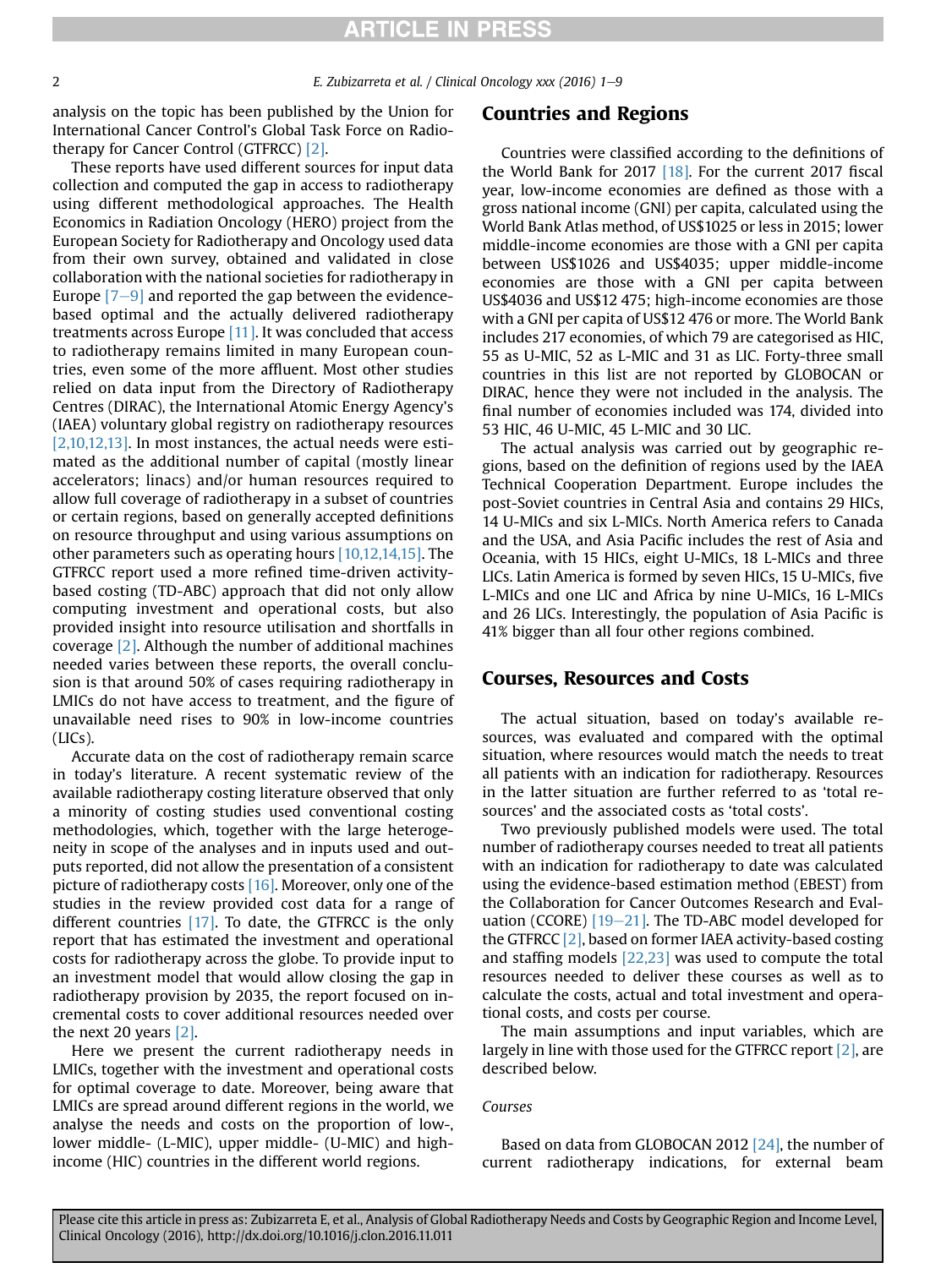radiotherapy and for cervical cancers requiring brachytherapy, was calculated for each country with the latest version of the CCORE-EBEST model [\[19,20,21\]](#page-8-0).

The average number of external beam radiotherapy fractions per radiotherapy case was 19.4 for all scenarios. All patients were assumed to be treated with threedimensional conformal radiation therapy (3DCRT) in LMICs. In HICs, 50% of the patients were assigned to 3DCRT, 50% to intensity-modulated radiotherapy and half of the total number were assumed to have daily image-guided radiotherapy. Retreatment was not considered, primarily because it has been described to have a very small  $(1-4%)$ impact on the results [\[2,25\].](#page-8-0)

Brachytherapy was not assumed to be essential for other tumour sites. The proportion of radiotherapy cases requiring brachytherapy was 1.5% for HICs, 4% for U-MICs, 10% for L-MICs and 14% for LICs, generally ranging between one and five fractions [\[26\]](#page-9-0).

#### Resources

The number of radiotherapy departments and megavoltage (MV) machines, i.e. linacs and cobalt machines, was taken from IAEA-DIRAC, as of December 2015 [\[13\]](#page-8-0). An average of two MV machines per department was used for the calculations in line with available data showing that the actual average number of MV machines per department is less than two [\[10\]](#page-8-0). Radiotherapy departments were assumed to operate 12 h per day, 5 days per week and 50 weeks per year. As in the report of the GTFRCC, all equipment-related quality assurance and preventive maintenance activities were assumed to be undertaken outside clinical hours [\[2\]](#page-8-0).

In all scenarios, half of the linacs were assumed to have a single photon energy. For current capacity, 75% were estimated to be equipped with multileaf collimators and electronic portal imaging devices in HICs, 10% in U-MICs and none in L-MICs and LICs. On-board imaging cone beam computed tomography was assumed to be present on 25% of the linacs in HICs only. For total capacity, all linacs in all scenarios were upgraded to have multileaf collimators and electronic portal imaging devices, and 50% of linacs in HICs were upgraded with on-board imaging cone beam computed tomography. No cobalt machines were added to generate full capacity, but existing ones were maintained.

Data on ancillary radiotherapy equipment are nonexistent at the global level. Hence, in addition to the assumptions on the linac-related image-guidance equipment, each department was assumed to have one computed tomography simulator, a 3DCRT-capable radiation treatment planning system, an oncology information management system and appropriate dosimetry, quality assurance and radiation protection equipment. This, as well as facility layout and size being based on IAEA guidance documents, conformed to the approach used in the GTFRCC [\[2\].](#page-8-0)

Similarly, as there are no reliable world-wide data on the availability of radiotherapy professionals, staffing levels were assumed to be adequate for handling the equipment in both the actual and optimal situations, i.e. actual and total staffing levels align with calculated actual and total equipment and treatments. The same approach was used by the GTFRCC [\[2\].](#page-8-0)

#### Costs

Salaries were based on surveys and global databases, and as with the training, equipment and construction costs, they were the same as those used by the GTFRCC  $[2]$ .

## Different Regions Across the Globe: a Highly Variable Picture

[Figure 1](#page-4-0) gives an overview of the GNI/capita in the five world regions with each dot representing a country. For each region, the blue dots represent the weighted average  $$ based on the size of the countries' populations in that region and income level. Although, according to the World Bank, GNI regions are defined by upper and/or lower GNI/ capita thresholds, it is clear that within the different geographic regions, the actual income of the countries within a specific income level varies a lot. Also, across regions, the weighted average GNI/capita is not consistent. For instance, although the average for HICs is similar in Europe and Asia Pacific, these are lower than the average in North America and much higher than that for Latin America. Similarly, in L-MICs, the Asia Pacific average is clearly lower than that for Europe, the latter being more in line with Latin America and Africa.

[Table 1](#page-5-0) provides a detailed overview of the main findings of the calculations carried out in this study, organised by the different world regions. It shows the currently available resources and the related costs  $-$  annual operational costs and average cost per course  $-$  calculated for the status of equipment to date. In addition, it presents an estimate of the total number of courses needed to generate full access, with the related projection of total resources needed. Finally, it gives the total investment costs, based on capital investment and training, needed to optimise access, as well as the operational costs and cost per course projected for this optimal situation. As can be observed, the coverage in Africa is only about one third of the optimal, whereas coverage nearly reaches two-thirds in Asia Pacific and in Europe and Latin America it hovers around 90%. Conversely, based on our computations, North America seems to be significantly over-resourced. It can only be hypothesised that this finding is due to a combined effect of a real excess in available equipment together with different operational models (less working hours per day, longer treatment time  $s$ lots  $-$  all or not related to more complex treatment strategies) used in todays' US radiotherapy practice.

[Figure 2](#page-5-0) provides further insight into the investments needed to close the gap in the different world regions, compared with the investments by income group. It is clear that at the regional level, overall challenges are biggest for Asia Pacific, predominantly in the U-MICs and L-MICs. Africa has important needs in L-MICs and LICs. Both Europe and North America still have additional needs in the HIC group,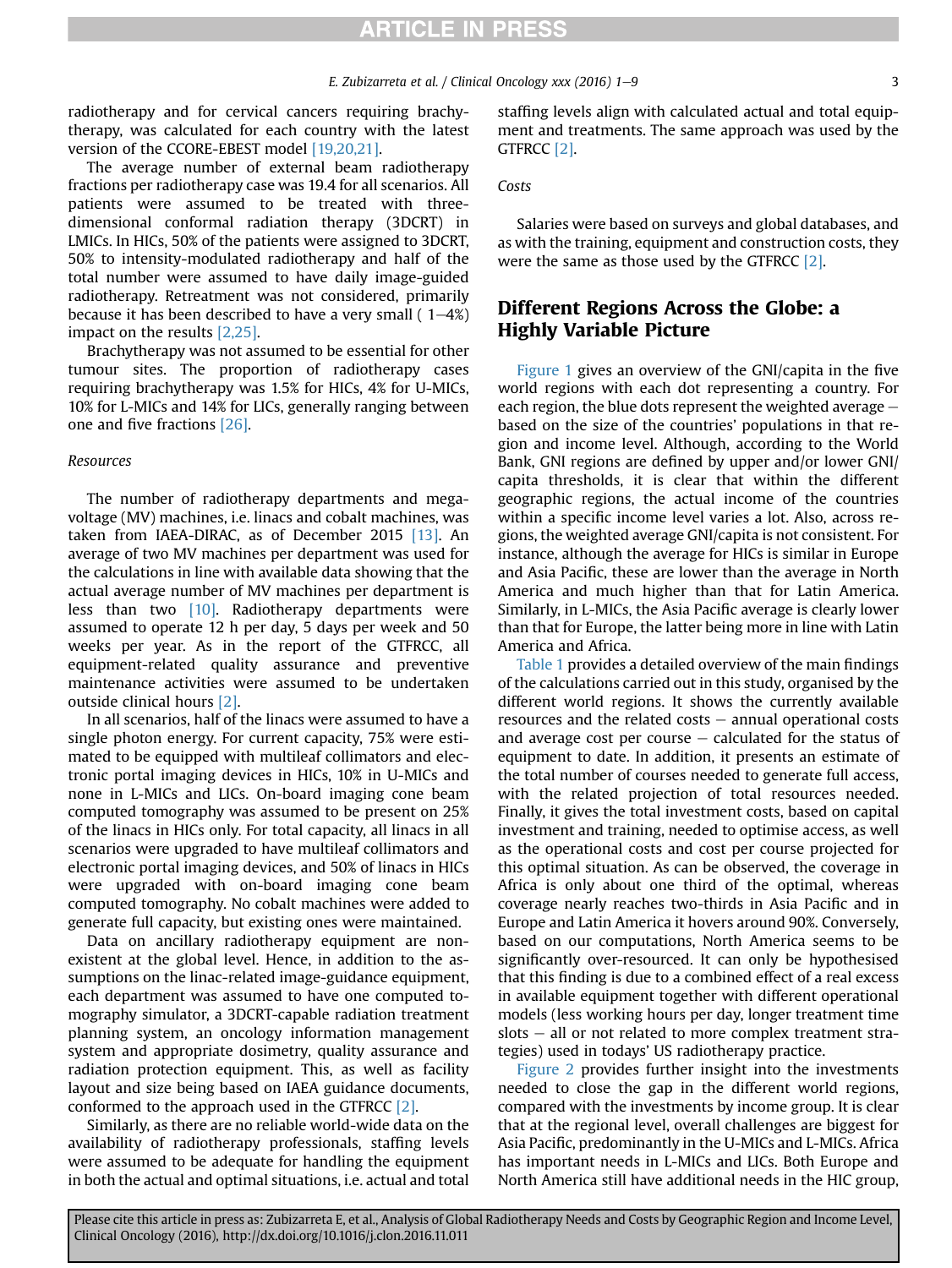#### <span id="page-4-0"></span>4 **E.** Zubizarreta et al. / Clinical Oncology xxx (2016) 1-9



Fig 1. Gross national income (GNI)/capita in different regions of the world together with country income groups. Each dot represents a country with the colours illustrating the income group of that country. The averages of a particular income group in a particular region are illustrated by the dark blue dots. AF, Africa; AP, Asia Pacific; EU, Europe; LA, Latin America; NA, North America; HIC, high-income country; U-MIC, upper middle-income country; L-MIC, lower middle-income country; LIC, low-income country.

which is due to a combination of capital investment and training in Europe, and is mainly based on investment in human resources, especially physicists, in North America. Looking at the companion part of the figure with distribution by income groups, it is again the total investment needs of Asia Pacific that dominate the picture, in U-MICS and L-MICs.

Although in absolute numbers the needs of Asia Pacific are clearly the most impressive, in relative numbers [\(Figure 3\)](#page-6-0), it is clear that Africa is also facing a major, be it completely different, challenge: it has to build up a large amount of capacity almost from scratch, yielding additional needs and costs in the order of 200%. In relative terms, additional needs of Asia Pacific only hover between 40 and 70%. Based on the parallel expansion of courses and resources in the model, the incremental cost per course is limited in all regions of the world, with even a slightly lower cost observed in Asia Pacific, due to the increased proportion of lower cost per course from Asia Pacific U-MICs and L-MICs in the final cost per course.

### Lessons From These Data

### Variability of Available Resources Within Geographic Regions

It is clear that there is a huge worldwide variation in the availability of radiation therapy  $[2]$ . Although, broadly speaking, this variation tracks with regional income levels, the data in this paper show plainly that there are large variations in GNI/capita for different countries within each of the 'geographic' regions, indicating that these regions are by no means homogeneous in that respect. The exception to this is North America but even here this is not truly correct as, for the regional definition, North America is defined to be Canada and the USA and does not include Mexico, which is in the Latin American region. It should be noted that even within Canada and the USA there are also large variations in income levels  $-$  the variation within the USA being a factor of two or five depending on whether the District of Columbia is included or not  $[27]$  and in Canada the ratio is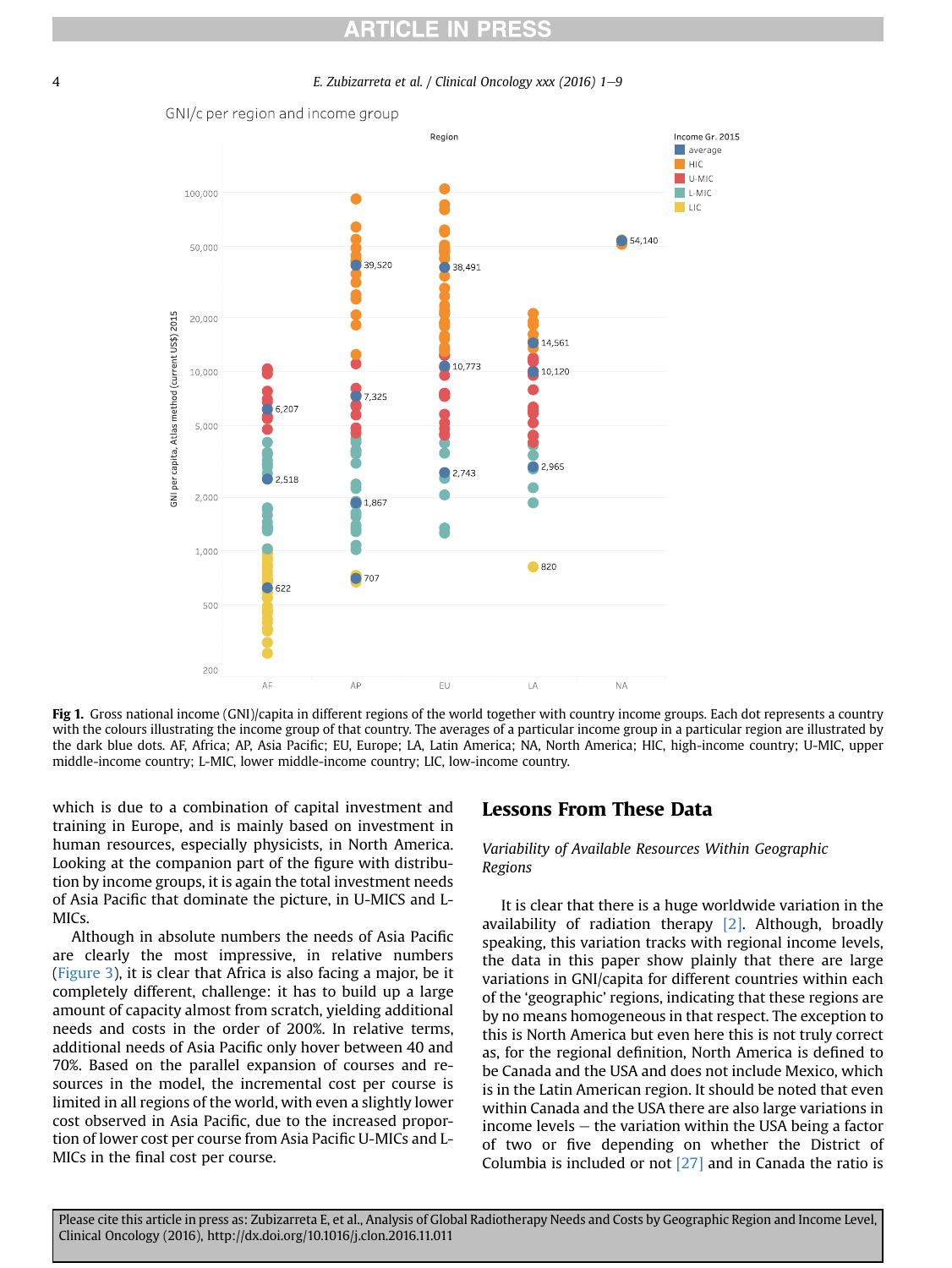#### E. Zubizarreta et al. / Clinical Oncology xxx (2016) 1-9 5

### <span id="page-5-0"></span>Table 1

Summary of actual status and total needs to provide full access to radiotherapy in the different regions of the world

|                                               | Africa  | Asia Pacific | Europe    | Latin America | North America |
|-----------------------------------------------|---------|--------------|-----------|---------------|---------------|
| Population and courses                        |         |              |           |               |               |
| Population (million)                          | 1070    | 4108         | 893       | 601           | 350           |
| Actual radiotherapy courses                   | 148 600 | 1 914 454    | 1 712 000 | 503 000       | 934 746       |
| Total radiotherapy courses                    | 437 624 | 3 277 387    | 1884893   | 573 385       | 934 746       |
| Resources                                     |         |              |           |               |               |
| Actual radiotherapy centres                   | 140     | 2585         | 1431      | 620           | 2787          |
| Total radiotherapy centres needed             | 407     | 3503         | 1449      | 624           | 1200          |
| for full access (working $12$ h/day)          |         |              |           |               |               |
| Actual megavoltage machines                   | 277     | 3894         | 3751      | 968           | 4243          |
| Percentage cobalt machines                    | 30.0%   | 19.8%        | 16.0%     | 30.1%         | 3.6%          |
| Total megavoltage machines needed             | 813     | 6406         | 4098      | 1106          | 2175          |
| for full access (working $12$ h/day)          |         |              |           |               |               |
| Actual coverage of the needs                  | 34%     | 61%          | 92%       | 88%           | 195%          |
| Costs                                         |         |              |           |               |               |
| Capital $+$ training costs needed to bring to | 2118    | 10 497       | 2573      | 918           | 1558          |
| full access (million US\$)                    |         |              |           |               |               |
| Actual operational costs/year (million US\$)  | 182     | 4638         | 5868      | 975           | 6151          |
| Total operational costs/year (million US\$),  | 571     | 6968         | 6573      | 1192          | 6588          |
| assuming full access                          |         |              |           |               |               |
| Actual cost per radiotherapy course (US\$)    | 1226    | 2423         | 3428      | 1939          | 6581          |
| Total cost per radiotherapy course (US\$),    | 1306    | 2126         | 3487      | 2079          | 7048          |
| assuming full access                          |         |              |           |               |               |

#### Additional investment per

### geographical region

income country; LIC, low-income country.



Fig 2. Additional investment needed to provide full access to radiotherapy by geographic region and by income group. AF, Africa; AP, Asia Pacific; EU, Europe; LA, Latin America; NA, North America; HIC, high-income country; U-MIC, upper middle-income country; L-MIC, lower middle-

Please cite this article in press as: Zubizarreta E, et al., Analysis of Global Radiotherapy Needs and Costs by Geographic Region and Income Level, Clinical Oncology (2016), http://dx.doi.org/10.1016/j.clon.2016.11.011

### Additional investment per

income group

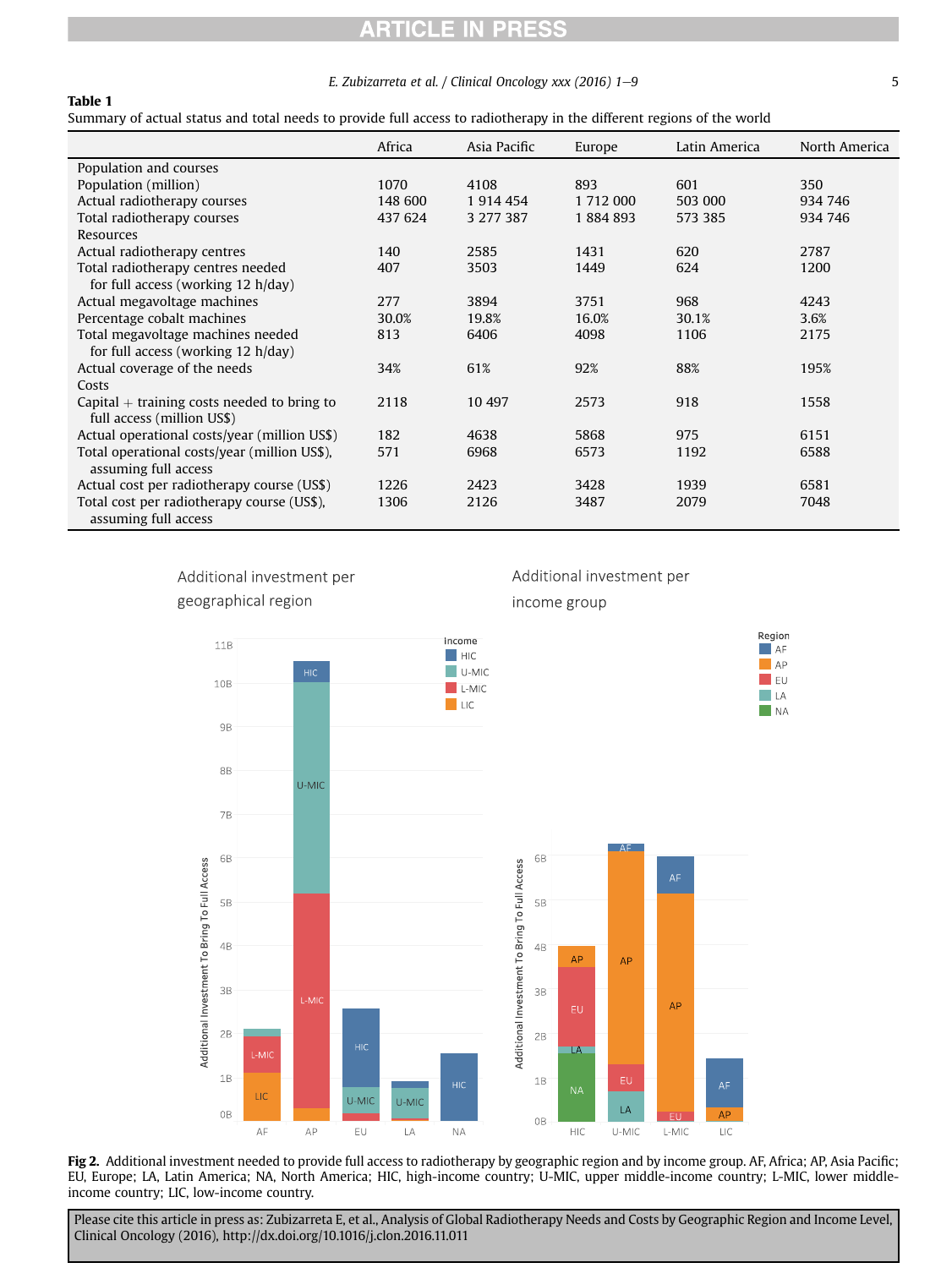<span id="page-6-0"></span>



Additional courses, resources, and costs (percent extra needs)



2.6 between the highest and lowest province or territory [\[28\]](#page-9-0). Even larger spreads can be seen in the Asia Pacific region, where variations for some of the large countries range between US\$60 070 for Australia and US\$1590 for India [\[29\]](#page-9-0).

Whereas in Asia Pacific and Latin America the four different income levels are represented, this is not the case for Africa, where there are no HICs, or for Europe, where LICs are non-existent. The exceptional situation of North America only constituting HICs has already been discussed. Overall, the weighted average GNI/capita in Africa is three times lower than in Asia Pacific, five times lower than in Latin America and represents only 8.1% and 3.8%, respectively, of the GNI/capita in Europe and North America. On top of this, even if the GNI/capita has been clearly defined by income level, it should be noted that the distribution of wealth among the different countries of a geographic region may be quite inhomogeneous, with variable average GNI/ capita as a result. As an example, the weighted average GNI/ capita in HICs of Latin America is less than 40% of that in Asia Pacific and Europe and 27% of that in North America.

This large worldwide variability in wealth translates into variations in available resources for radiotherapy, as has been highlighted in the report of the GTFRCC [\[2\].](#page-8-0) This kind of variability has also been observed before in various regions of the world. In Europe, for example, the HERO project described the large variation in available staff [\[7\]](#page-8-0) and equipment  $\begin{bmatrix} 8 \end{bmatrix}$  per million inhabitants. Moreover, activity levels, such as annual courses per machine or personnel type, were found to be inversely related to the country's wealth and a corresponding clustering of resources according to GNI/capita was found [\[9\].](#page-8-0) Recent reports from the IAEA have indicated the actual status of radiotherapy resources in Africa and more globally in LMICs. Here too, large inter-country variations were observed [\[4,12\]](#page-8-0).

### Where do we Need Additional Resources and What are the Foreseeable Investments?

The additional resources projected in the calculations  $$ in the order of magnitude of  $200\%$  – show that relatively Africa has the greatest needs, with a present capacity of 34% of their optimal needs ([Table 1,](#page-5-0) Figure 3). Europe and Latin America are relatively close (within 12%) in their needs, whereas North America has almost twice the capability compared with what they actually need based on the calculation methodology of this report. Overall, there is a reasonably good alignment between the additional courses needed per region and the capital resources, especially the number of linacs. However, in spite of the assumption made in our model, where personnel requirements were aligned to the capital resources, our data show that the relative staffing needs do not exactly track with the machine capacity. For example, although Africa is in need of more than double their present staff, in line with the departmental and equipment needs, North America shows a need of an additional 2% in its staff, regardless of the fact that it has double the capacity in terms of available machines. This can be explained by the projected technological upgrades, differing between LMICs and HICs. As a consequence, North America is still assumed to require an adjustment in staffing levels, especially for medical physicists.

This fine-tuning of the needs to the assumed complexity of the treatments, hence technological capability of the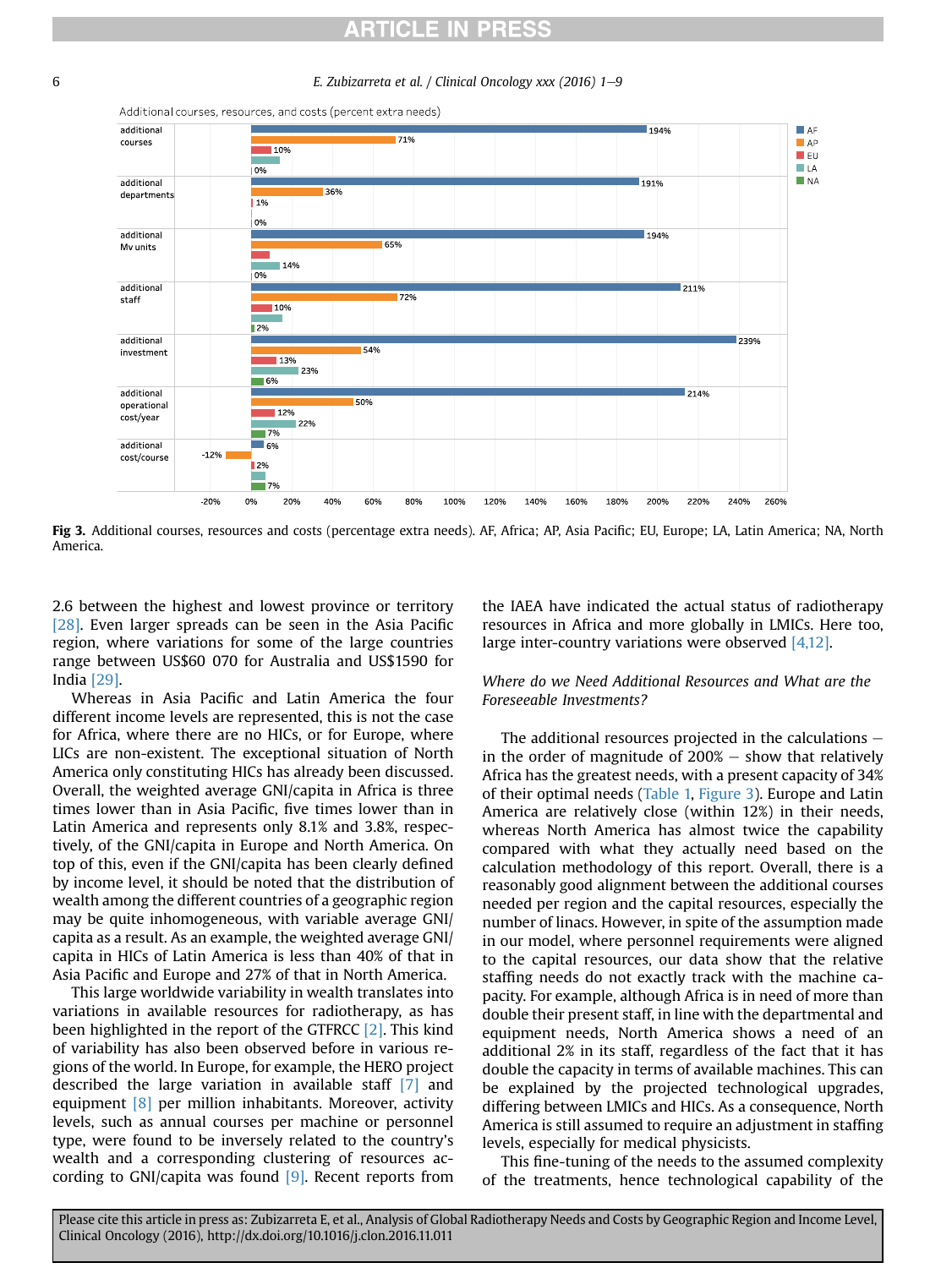equipment and related specialised personnel required, is unique for the activity-based approach used in this model. This methodology was first adopted in the report of the GTFRCC [\[2\],](#page-8-0) yet all other previous publications estimating the needs of radiotherapy capital and/or personnel resources used more simple computations relying on an average throughput of treatment courses per year, per linac or per radiotherapy professional [\[5,6,10,12,30\]](#page-8-0). Seeing the quickly evolving radiotherapy landscape, in terms of treatment techniques as well as fractionation schedules, approaches such as the one presented, taking into account these variables, may provide more accurate estimates.

The results of [Table 1](#page-5-0) and [Figure 2](#page-5-0) show regional averages. However, additional investment may be more dependent on the income level of the specific country than on the GNI group or the geographic region. This is clear in Asia Pacific: overall, this is the region with the highest absolute investments needed, in line with its high population density and the ensuing cancer incidence and additional radiotherapy treatments indicated. Yet, in this geographic region there are huge disparities in radiotherapy coverage, varying from countries with no radiotherapy availability to countries with optimal access, as shown in the GTFRCC report [\[2\]](#page-8-0). As an example, one can look at the differences between countries like Australia, India and Afghanistan, with the former having adequate radiotherapy coverage and the second between 40% and 60%, both assuming 12 h of operation daily, whereas the latter had no radiotherapy at the time of the report [\[2\].](#page-8-0)

#### Ongoing Operating and Treatment Costs

Once the additional resources to generate new capacity have been defined, the ongoing operating costs need to be maintained, both to treat patients and to maintain the infrastructure. Although the Lancet Oncology report [\[2\]](#page-8-0) indicated that the percentile importance of capital and human resources does vary by income regions  $-$  for HICs, total operating costs were divided between equipment (30%), facilities (6%) and salaries (64%), whereas in LICs these were 81%, 9% and 10%, respectively  $-$  this has less of an impact on the total additional operating costs, as calculated at present. Indeed, the additional operational costs in all world regions align closely with the additional investment [\(Figure 3](#page-6-0)). As shown in [Figure 3,](#page-6-0) in regions where personnel costs on average are very low, especially in Africa and to a lesser extent in Asia Pacific, this translates into a slightly lower incremental operational cost in comparison with the investment. Thus, the challenges are not only to generate the funding for capital and training costs, but also to maintain operational capability. These challenges have a somewhat different emphasis in different income settings.

The intra-regional disparities are further exemplified when comparing these results with the results of the GTFRCC report [\[2\]](#page-8-0). From GTFRCC, the HIC operating cost per fraction is US\$235, whereas the similar result for North America from this study is US\$363 [\(Table 1,](#page-5-0) with cost per course divided by 19.4 fractions). The reason for the large difference is due to North America having a utilisation rate of 53% for linacs in a scenario of 12 working hours per day, which increases the impact of maintenance and amortisation costs in the annual operational costs. Africa being largely an L-MIC region has a cost/fraction of US\$67 in this study compared with the US\$60 and US\$65 for LIC and L-MIC in the GTFRCC report.

Turning to the actual cost per treatment course, there are limited data to compare these results with previous reports. Data for lower income settings are sparse, only cover the treatment delivery component and are now out-dated [\[17\]](#page-8-0). There are some data available for Belgium, an HIC in Europe, where the costs have been computed with a similar TD-ABC approach at the departmental level. In a report of the Belgian Health Care Knowledge Centre, where the treatment costs of 10 operational departments were analysed in 2012, the average treatment cost amounted at  $\in$ 4209 (US\$5472)  $\overline{30}$ . In a single institution exercise, analysing treatment costs after the introduction of intensitymodulated radiotherapy, a similar cost of  $\epsilon$ 3656 (US\$4753) was calculated in 2009 [\[31\].](#page-9-0) Based on these limited comparative data, using a similar calculation method, the costs calculated in this report for the Europe region seem to be valid.

Our data provide a picture of investment, operational and radiotherapy costs per treatment in the various regions of the world, using TD-ABC. Resource cost data calculated with conventional cost-accounting models such TD-ABC are to date scarce and are mostly focusing on costs at the departmental level [\[16\]](#page-8-0). In view of the observed variation in the average GNI/capita in the different countries constituting the income levels per world region, further cost analyses at the country level would be welcomed to provide more refined insight and allow benchmarking among countries.

#### The Bigger Picture

In HIC environments, the healthcare costs can be as much as 8.4% (UK in 2007) to 18% (USA in 2009) of a country's gross domestic product [\[32\]](#page-9-0). Cancer consumes about  $5-10\%$  of the global healthcare budget, of which radiotherapy only consumes about  $5\%$  [\[32](#page-9-0)-[34\];](#page-9-0) thus, radiotherapy consumes about  $0.5-1%$  of the total healthcare budget. In the 28 member states of the European Union, the average healthcare expenses of cancer were equivalent to US\$114 per citizen, but varied substantially from US\$18 per person in Bulgaria to US\$205 per person in Luxembourg [\[34\].](#page-9-0) Based on data obtained in our model, the cost per capita related to radiotherapy in the 49 European countries considered in this report, amounted to US\$7.36 on average, and more specifically to US\$11.86 in HICs, US\$2.02 in U-MICs and US\$1.25in L-MICs. Although this type of data has not been reported for the other geographic regions in the world, the consistency found for our European data with the data from Luengo-Fernandez et al. [\[34\]](#page-9-0) allow us at least to make some assumption regarding the other regions: the average cost for radiotherapy spent per capita based on our calculations was US\$0.53 for Africa, US\$1.70 for Asia Pacific, US\$1.98 for Latin America and US\$18.80 for North America.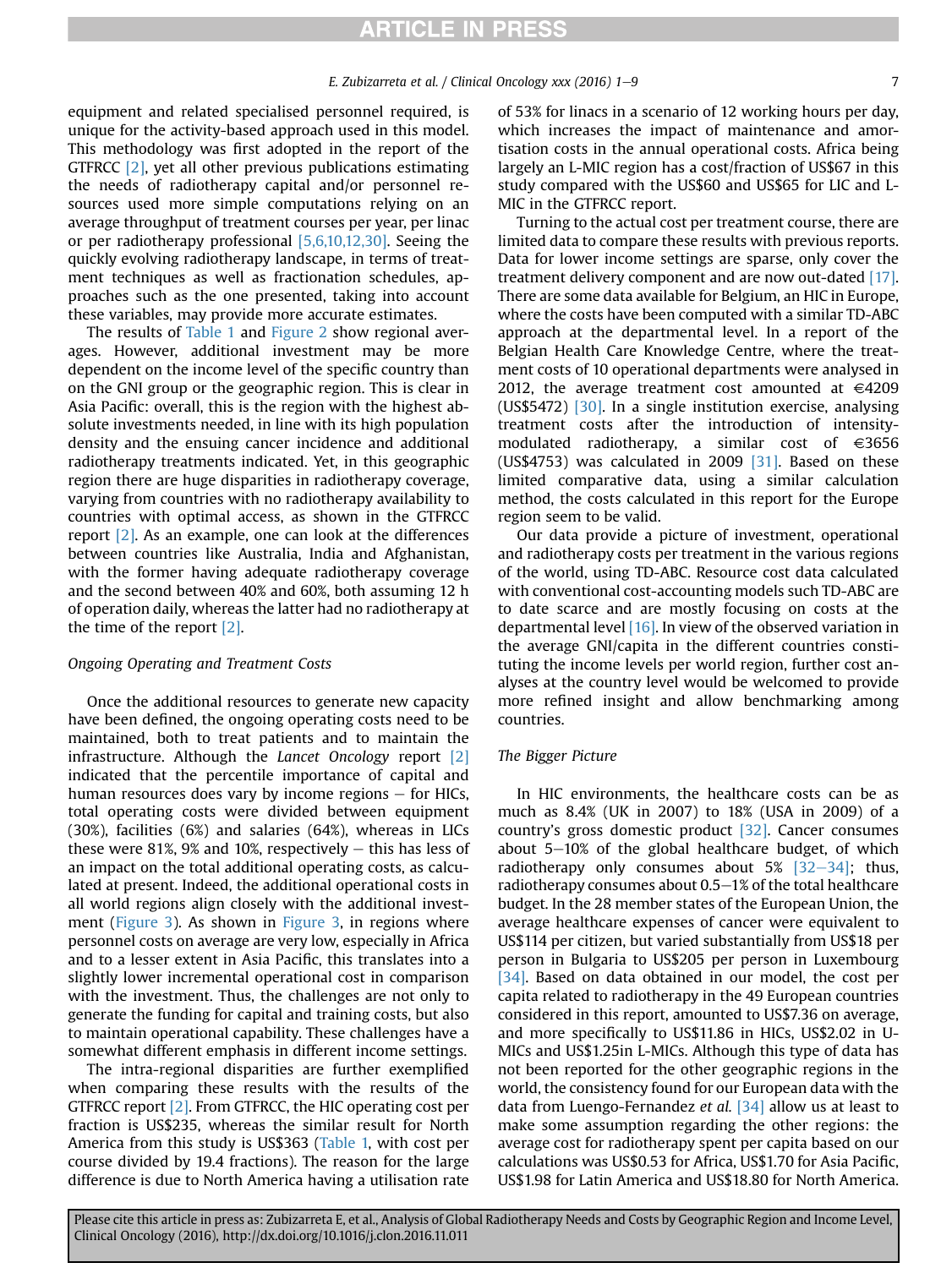<span id="page-8-0"></span>Certainly for HICs, the cost of radiotherapy is a very small fraction of the total healthcare budget. Recognition of this low cost is significant considering that about  $20-25\%$  of the population is expected to go through radiation treatment at some point in their lives.

### Summary

Reviews of the cost of healthcare are often carried out based on geographic regions of the world, such as Africa, Asia Pacific, Europe, Latin America and North America. Furthermore, countries are often defined by their income levels based on World Bank definitions of HIC, U-MIC, L-MIC, LIC.

This analysis has described the actual status and the present needs and costs to provide full access to radiotherapy globally, with a focus on the geographic regions. Our data have shown that the costs  $-$  including investment as well as operational costs and cost per treatment  $-$  vary substantially by geographic region. These cost data are in line with the treatment courses and associated resources required to close the gap in radiotherapy coverage that exists to date. Actual coverage of the needs ranges from 34% in Africa to over 92% in Europe to about double the needs in North America. In line with this, proportional additional investments and operational costs are as high as more than 200% in Africa to almost none in North America.

Two world regions face a substantial challenge: Africa, as in a vast proportion of the continent radiotherapy has almost to be built up from scratch, with the related investments in human and capital resources and the subsequent challenge to maintain operational capability; and Asia Pacific, mainly due to the high population density, translating into large absolute figures in terms of radiotherapy indications, resources needed and associated costs.

As our data have highlighted it is clear that additional investment in resources and costs may be more dependent on the income level of the country than on GNI group or geographic region of the world. This should be taken into account for decision-making regarding expansion of radiotherapy services in specific countries. Further analysis on investment models and operational sustainability at the country level is needed, which should go beyond the availability of radiotherapy resources as such, yet should also encompass analysis of service distribution models, of enabling services supporting a global oncology programme and of the contextual readiness in terms of general infrastructure, finances and awareness at country level.

#### References

- [1] [Rosenblatt E, Fidarova E, Zubizarreta E,](http://refhub.elsevier.com/S0936-6555(16)30411-3/sref1) et al. Radiation ther[apy utilization in middle-income countries.](http://refhub.elsevier.com/S0936-6555(16)30411-3/sref1) Int J Radiat Oncol Biol Phys [2016;96\(2S\):S37.](http://refhub.elsevier.com/S0936-6555(16)30411-3/sref1)
- [2] [Atun R, Jaffray DA, Barton MB,](http://refhub.elsevier.com/S0936-6555(16)30411-3/sref2) et al. Expanding global access to radiotherapy. Lancet Oncol [2015;16\(10\):1153](http://refhub.elsevier.com/S0936-6555(16)30411-3/sref2)-[1186](http://refhub.elsevier.com/S0936-6555(16)30411-3/sref2).
- [3] [Yap ML, Zubizarreta E, Bray F, Ferlay J, Barton M. Global access](http://refhub.elsevier.com/S0936-6555(16)30411-3/sref3) [to radiotherapy services: have we made progress during the](http://refhub.elsevier.com/S0936-6555(16)30411-3/sref3) past decade? [J Gynecol Oncol](http://refhub.elsevier.com/S0936-6555(16)30411-3/sref3) 2016;2:207-[215.](http://refhub.elsevier.com/S0936-6555(16)30411-3/sref3)
- [4] [Abdel-Wahab M, Bourque JM, Pynda Y,](http://refhub.elsevier.com/S0936-6555(16)30411-3/sref4) et al. Status of radio[therapy resources in Africa: an International Atomic Energy](http://refhub.elsevier.com/S0936-6555(16)30411-3/sref4) [Agency analysis.](http://refhub.elsevier.com/S0936-6555(16)30411-3/sref4) Lancet Oncol 2013;14(4):e168-[e175](http://refhub.elsevier.com/S0936-6555(16)30411-3/sref4).
- [5] [Zubizarreta EH, Fidarova E, Healy B, Rosenblatt E. Need for](http://refhub.elsevier.com/S0936-6555(16)30411-3/sref5) [radiotherapy in low and middle income countries](http://refhub.elsevier.com/S0936-6555(16)30411-3/sref5)  $-$  [the silent](http://refhub.elsevier.com/S0936-6555(16)30411-3/sref5) [crisis continues.](http://refhub.elsevier.com/S0936-6555(16)30411-3/sref5) Clin Oncol  $2015;27(2):107-114$ .
- [6] [Datta NR, Samiei M, Bodis S. Radiation therapy infrastructure](http://refhub.elsevier.com/S0936-6555(16)30411-3/sref6) [and human resources in low- and middle-income countries:](http://refhub.elsevier.com/S0936-6555(16)30411-3/sref6) [present status and projections for 2020.](http://refhub.elsevier.com/S0936-6555(16)30411-3/sref6) Int J Radiat Oncol Biol Phys [2014;89\(3\):448](http://refhub.elsevier.com/S0936-6555(16)30411-3/sref6)-[457.](http://refhub.elsevier.com/S0936-6555(16)30411-3/sref6)
- [7] [Lievens Y, Defourny N, Coffey M,](http://refhub.elsevier.com/S0936-6555(16)30411-3/sref7) et al. Radiotherapy staffing in the European countries: fi[nal results from the ESTRO-HERO](http://refhub.elsevier.com/S0936-6555(16)30411-3/sref7) survey. Radiother Oncol [2014;112\(2\):178](http://refhub.elsevier.com/S0936-6555(16)30411-3/sref7)-[186](http://refhub.elsevier.com/S0936-6555(16)30411-3/sref7).
- [8] [Grau C, Defourny N, Malicki J,](http://refhub.elsevier.com/S0936-6555(16)30411-3/sref8) et al. Radiotherapy equipment [and departments in the European countries:](http://refhub.elsevier.com/S0936-6555(16)30411-3/sref8) final results from [the ESTRO-HERO survey.](http://refhub.elsevier.com/S0936-6555(16)30411-3/sref8) Radiother Oncol 2014;112(2): [155](http://refhub.elsevier.com/S0936-6555(16)30411-3/sref8)-[164.](http://refhub.elsevier.com/S0936-6555(16)30411-3/sref8)
- [9] [Lievens Y, Dunscombe P, Defourny N, Gasparotto C, Borras JM,](http://refhub.elsevier.com/S0936-6555(16)30411-3/sref9) [Grau C. HERO \(Health Economics in Radiation Oncology\): a](http://refhub.elsevier.com/S0936-6555(16)30411-3/sref9) [pan-European project on radiotherapy resources and needs.](http://refhub.elsevier.com/S0936-6555(16)30411-3/sref9) Clin Oncol [2015;27\(2\):115](http://refhub.elsevier.com/S0936-6555(16)30411-3/sref9)-[124.](http://refhub.elsevier.com/S0936-6555(16)30411-3/sref9)
- [10] [Rosenblatt E, Izewska J, Anacak Y,](http://refhub.elsevier.com/S0936-6555(16)30411-3/sref10) et al. Radiotherapy capacity [in European countries: an analysis of the Directory of Radio](http://refhub.elsevier.com/S0936-6555(16)30411-3/sref10)[therapy Centres \(DIRAC\) database.](http://refhub.elsevier.com/S0936-6555(16)30411-3/sref10) Lancet Oncol 2013;14(2): [e79](http://refhub.elsevier.com/S0936-6555(16)30411-3/sref10)-[e86](http://refhub.elsevier.com/S0936-6555(16)30411-3/sref10).
- [11] [Borras JM, Lievens Y, Dunscombe P,](http://refhub.elsevier.com/S0936-6555(16)30411-3/sref11) et al. The optimal utili[zation proportion of external beam radiotherapy in European](http://refhub.elsevier.com/S0936-6555(16)30411-3/sref11) [countries: an ESTRO-HERO analysis.](http://refhub.elsevier.com/S0936-6555(16)30411-3/sref11) Radiother Oncol 2015;  $116(1):38-44.$  $116(1):38-44.$  $116(1):38-44.$  $116(1):38-44.$
- [12] [Datta NR, Samiei M, Bodis S. Radiotherapy infrastructure and](http://refhub.elsevier.com/S0936-6555(16)30411-3/sref12) [human resources in Europe](http://refhub.elsevier.com/S0936-6555(16)30411-3/sref12)  $-$  [present status and its impli-](http://refhub.elsevier.com/S0936-6555(16)30411-3/sref12)cations for 2020. Eur J Cancer [2014;50\(15\):2735](http://refhub.elsevier.com/S0936-6555(16)30411-3/sref12)-[2743.](http://refhub.elsevier.com/S0936-6555(16)30411-3/sref12)
- [13] International Atomic Energy Agency (IAEA). Directory of Radiotherapy Centres (DIRAC). IAEA. Available at: [http://dirac.](http://dirac.iaea.org) [iaea.org](http://dirac.iaea.org); 2016.
- [14] [Bentzen SM, Heeren G, Cottier B,](http://refhub.elsevier.com/S0936-6555(16)30411-3/sref14) et al. Towards evidence[based guidelines for radiotherapy infrastructure and staf](http://refhub.elsevier.com/S0936-6555(16)30411-3/sref14)fing [needs in Europe: the ESTRO QUARTS project.](http://refhub.elsevier.com/S0936-6555(16)30411-3/sref14) Radiother Oncol [2005;75\(3\):355](http://refhub.elsevier.com/S0936-6555(16)30411-3/sref14)-[365](http://refhub.elsevier.com/S0936-6555(16)30411-3/sref14).
- [15] [International Atomic Energy Agency \(IAEA\).](http://refhub.elsevier.com/S0936-6555(16)30411-3/sref15) Setting up a [radiotherapy programme: clinical, medical physics, radiation](http://refhub.elsevier.com/S0936-6555(16)30411-3/sref15) protection and safety aspects[. Vienna: International Atomic](http://refhub.elsevier.com/S0936-6555(16)30411-3/sref15) [Energy Agency; 2008.](http://refhub.elsevier.com/S0936-6555(16)30411-3/sref15)
- [16] Defourny N, Dunscombe P, Perrier L, et al. Cost evaluations of radiotherapy: what do we know? An ESTRO-HERO analysis. Radioth Oncol 2016 (in press) .
- [17] [van der Giessen PH, Alert J, Badri C,](http://refhub.elsevier.com/S0936-6555(16)30411-3/sref17) et al. Multinational [assessment of some operational costs of teletherapy.](http://refhub.elsevier.com/S0936-6555(16)30411-3/sref17) Radio-ther Oncol [2004;71\(3\):347](http://refhub.elsevier.com/S0936-6555(16)30411-3/sref17)-[355](http://refhub.elsevier.com/S0936-6555(16)30411-3/sref17).
- [18] World Bank. Country and lending groups. World Bank. Available at: [http://data.worldbank.org/about/country-and](http://data.worldbank.org/about/country-and-lending-groups)[lending-groups;](http://data.worldbank.org/about/country-and-lending-groups) 2017.
- [19] [Delaney G, Jacob S, Featherstone C, Barton M. The role of](http://refhub.elsevier.com/S0936-6555(16)30411-3/sref19) [radiotherapy in cancer treatment: estimating optimal utili](http://refhub.elsevier.com/S0936-6555(16)30411-3/sref19)[zation from a review of evidence-based clinical guidelines.](http://refhub.elsevier.com/S0936-6555(16)30411-3/sref19) Cancer [2005;104\(6\):1129](http://refhub.elsevier.com/S0936-6555(16)30411-3/sref19)-[1137.](http://refhub.elsevier.com/S0936-6555(16)30411-3/sref19)
- [20] Barton MB, Jacob S, Shafiq J, et al[. Estimating the demand for](http://refhub.elsevier.com/S0936-6555(16)30411-3/sref20) [radiotherapy from the evidence: a review of changes from](http://refhub.elsevier.com/S0936-6555(16)30411-3/sref20) 2003 to 2012. Radiother Oncol [2014;112\(1\):140](http://refhub.elsevier.com/S0936-6555(16)30411-3/sref20)-[144](http://refhub.elsevier.com/S0936-6555(16)30411-3/sref20).
- [21] [Wong K, Delaney GP, Barton MB. Evidence-based optimal](http://refhub.elsevier.com/S0936-6555(16)30411-3/sref21) [number of radiotherapy fractions for cancer: a useful tool to](http://refhub.elsevier.com/S0936-6555(16)30411-3/sref21) [estimate radiotherapy demand.](http://refhub.elsevier.com/S0936-6555(16)30411-3/sref21) Radiother Oncol 2016;119(1):  $145 - 149$  $145 - 149$
- [22] International Atomic Energy Agency (IAEA). Radiotherapy cost estimator. International Atomic Energy Agency (IAEA). Available